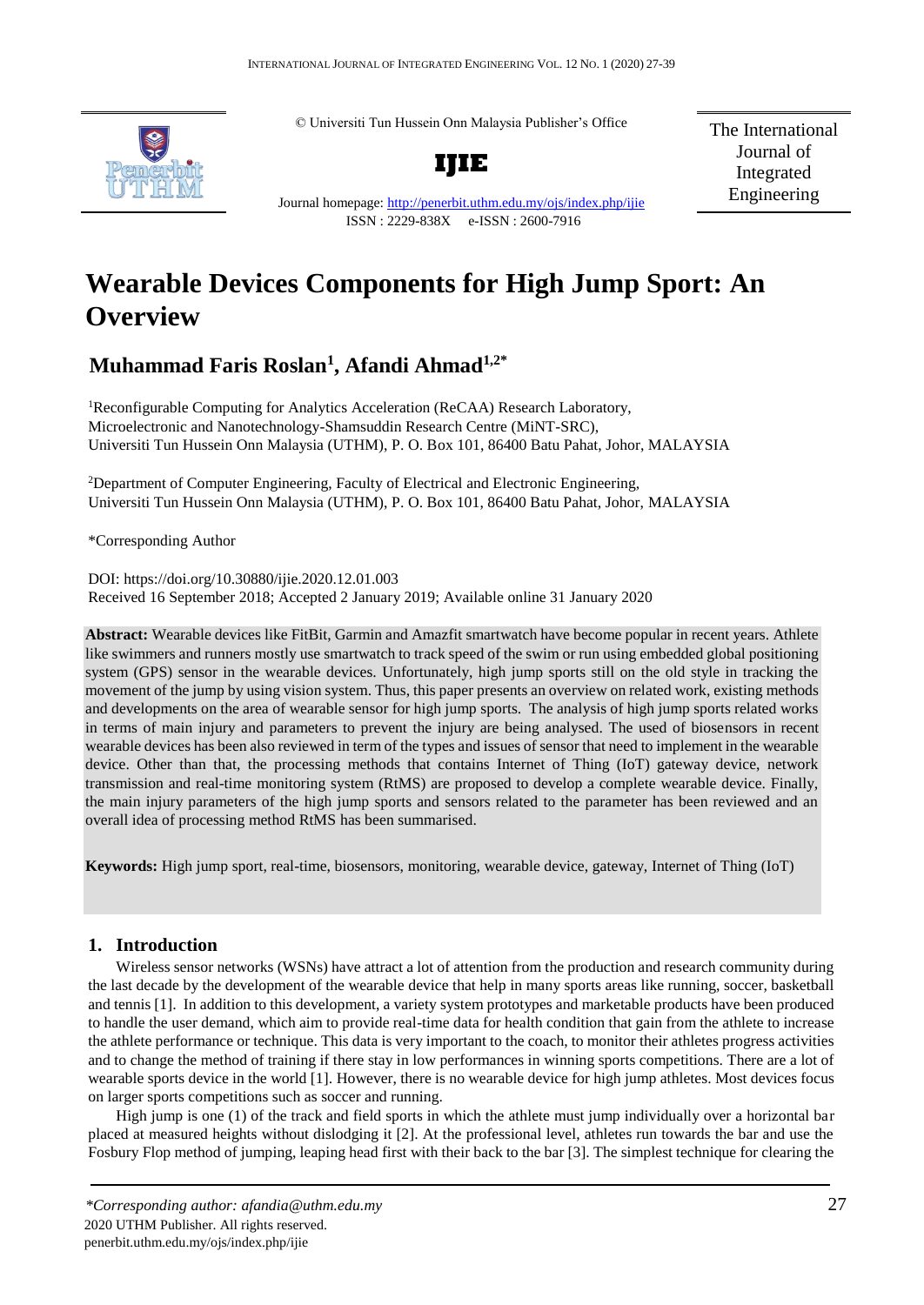bar is the "Scissors Style", in which a straight run-up is used [4]. From there, the evolution of high jump techniques has been improved by the following techniques known as the "Western Roll", the "Straddle" and the "Fosbury Flop", which is the trendiest at present.

The high jump athletic performance and improvement of the record level depend on many variables needed to be considered. Conventionally, most of the high jump athletes used vision system [3], [5]–[17] that is high-speed camera to view their image data. However, these data need to be analysed by the researchers first, before the final result were produced and given to the coaches and athletes. This outdated vision system was not very efficient, and it is costly. Thus, to improve these systems the used of real-time monitoring system (RtMS) is to give real-time result with the advanced wireless communication technology that communicate using WSNs for activity recognition. Currently, RtMS [18]–[34] has been applied to various applications in the world and it is an important practical value for industry production and sports. It enables data administrators to review all the processes and functions performed on the data in real-time, or as it happens, through bar and graphical charts on a main monitor interface.

In this paper, the current state in research and development of wearable for high jump is reviewed by summarising and comparing the attributes of the most capable current achievements of numerous worldwide developments and marketable products. Section 2 presents the related work of the high jump sport. In Section 3, the most significant and commonly engaged biosensor technologies that used in wearable system are explained. Section 4 discusses the processing method, connection and monitoring system of the device. Finally, Section 5 summarises the related work and Section 6 concludes the paper.

## **2. Main Monitoring Parameters in High Jump Sport**

High jump is a track and field sport that requires athletes to run and jump by crossing the bar. To maintain and control the jump, athletes need to jump constantly during training, and this can cause injury at the parts of the leg, if they are practicing too much. Many athletes tend to maximise the performances while risking their safety and body condition. Therefore, the discussion about the injury monitoring parameters of the athletes and the stages that caused major injury need to be divided into certain levels of high jump sport. High jump sport comprises three (3) stages where Stage I is the approach run, Stage II is the take-off and the last Stage III is the flight phase or crossing the bar for landing process. Therefore, to improve performance, stages I and II are significant parts to maximise the performance of high jump athletes [3], [5]–[17] while reducing the injury during the run and take-off jump simply by monitoring the main parameters. This section explains the major injuries in this sport and the main parameter that has to be taken into consideration to develop the wearable devices.

## **2.1 Injury**

Jumping technique may be enriched through particular strength trainings such as hopping, bounding and box plyometric. These trainings are tense on the body due to the minor contact times and high ground response forces involved. Most of the jumping injuries are caused by the following factors:

(i) High ground reaction forces [35]:

The ground reaction forces are high in jumping activities and will be even higher on simulated surfaces. This will cause anatomical structures to allow the load through high stress trainings when jumping. However, an efficient use of advanced ground reaction forces is useful in a performance aspect as illustrated in Fig. 1. Dangerous amounts of jumping on a hard surface will finally lead to injury. There are high intensity jumping activities performed in high volume to get an athlete to perform at the highest level. These makes the jumper carries the injuries throughout their jobs.



**Fig. 1 - The high ground reaction force of the jumper [36]**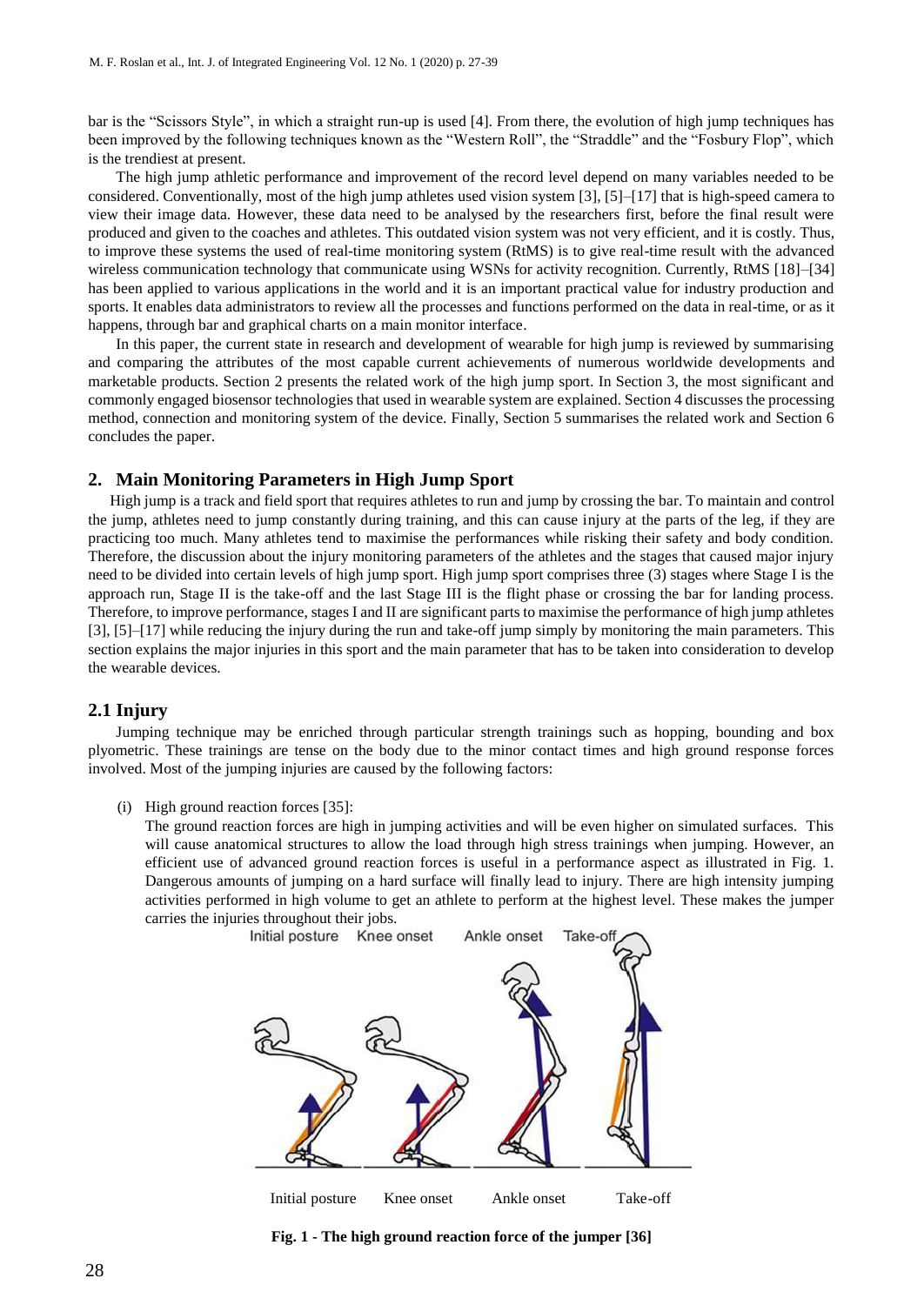## (ii) Poor physical preparation [9]:

The poor physical preparation tends to turn the amateur jumpers into increasing the possibility of developing jumping related injuries because their training level is normally too low for regular high intensity jumping. Some jumpers may have a specific anatomical structure, muscle imbalance or inflexibility that will influence them to have an injury. The coaches normally can identify these problems after the athlete gets hurt with quite low training loads.

## (iii) Overuse [37]:

Common coaching practice makes professional jumpers to train with high intensity activities in high capacity so that they will perform at maximum height during jumping. This will cause some parts of their body to be overused and damaged as shown in Fig. 2.





Langer and Langerova [13] concluded that injuries on the high jumpers' locomotor system were divided into the seven parts of the body which includes foot, shank, knee, femur, pelvic girdle, spine and others. A brief note by [13] and the results are as depicted in Fig. 3 reveals that most injuries of the locomotor system are caused by one or a combination of two (2) or more of the following factors:

- (i) high values of reaction process at the take-off;
- (ii) inadequate training load;
- (iii)imbalanced fitness training;
- (iv)imperfect technique of the take-off; and (v) anatomical disposition to injuries.

## **Injured body parts (***n***=47)**



**Fig. 3 - The most frequently injured parts of the body with the top male and female high jumpers in the motivated sets from 1983 to 2005 [13]**

## **2.2 Stage I**

This section discusses the approach level of jump before take-off stage. It is one (1) of the most important stages that distinguish the height results of the jump. High jumpers run at moderate speeds and set down the foot at the take-off position. In 1990, Alexander [10] found that; a moderate run at about 7ms<sup>-1</sup> for normal male jumper can improve the height of jump. However, in the recent year which was in 2016 [8], the best approach speed result has increased to 8.4ms<sup>-</sup> 1 . Meanwhile, other scholars [6], [7], [15]–[17] conducted the experiments and the results obtained were almost the same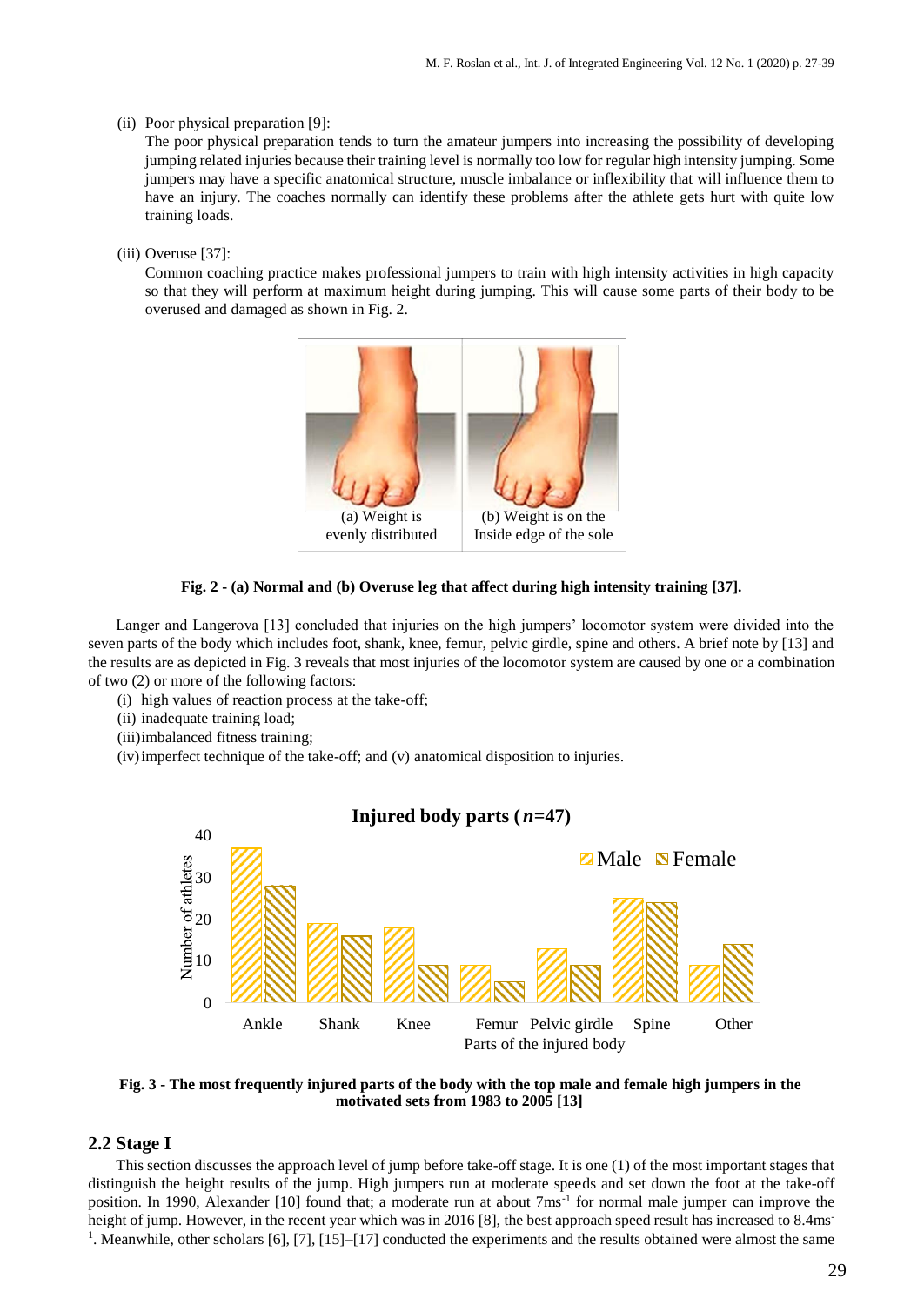where they are in the range of  $5.73 \text{ms}^{-1}$  to  $7.78 \text{ms}^{-1}$ . It can be determined in Table 1 that in between 1990 to 2016, there are no significant changes in the horizontal approach speed. This is because the moderate low run-up speeds used by high jumper have given benefits to control the take-off and obtain good Fosbury Flop flight during the bar clearance.

| Refs.  | Speed $(ms-1)$ |  |  |  |
|--------|----------------|--|--|--|
| [6]    | 7.78           |  |  |  |
| $[7]$  | $6.00 - 7.50$  |  |  |  |
| [8]    | 7.70-8.40      |  |  |  |
| $[10]$ | 7.00           |  |  |  |
| $[15]$ | 7.40           |  |  |  |
| $[16]$ | 5.73-7.26      |  |  |  |
| [17]   | 6.64           |  |  |  |
|        |                |  |  |  |

**Table 1 - Speed parameter of high jump athlete during approach run**

## **2.3 Stage II**

Take-off stage is the next important stage to improve the maximum height of the jump. A lot of parameters required to be concerned. However, the main parameters that mostly used high-speed camera were recorded during the take-off stage and they are angle (planted leg and knee flexion) and ground reaction forces. Table 2 summarises the outcomes of the previous researches [3], [5], [6], [10]–[12], [14]–[17]. Fig. 4 shows the angle of plant and knee of the high jump leg that have been considered [16]. From the experiments, the angle of plant leg that needs to be gained at the last touchdown is around 30° to 53° while the best flexion angle of knee during take-off is at 144° to 170°. The ground reaction forces were measured in many ways; some of the researcher used force plate sensor to calculate the maximum torque [5] and force [7] around the leg of the jumper. Whereas, others used force platform to measure force [17] and power impulses [8].

## **Table 2 - Ankle and knee angle parameters of high jump athlete during take-off**

|        | Parameters $(°)$ |               |  |  |  |
|--------|------------------|---------------|--|--|--|
| Refs.  | 1                | 2             |  |  |  |
| $[3]$  | 30.00            |               |  |  |  |
| $[5]$  |                  | 167.00-170.00 |  |  |  |
| [6]    | 45.10            | 168.14        |  |  |  |
| $[10]$ | 45.00            |               |  |  |  |
| [11]   | 32.50-40.80      | 144.00        |  |  |  |
| [12]   | 30.00            |               |  |  |  |
| [14]   |                  | 157.00        |  |  |  |
| $[15]$ | 53.00            | 157.00        |  |  |  |
| $[16]$ | 34.00            |               |  |  |  |
| [17]   |                  | 177.00        |  |  |  |

Note:

1: Angle of leg plant, 2: Angle of knee flexion



**Fig. 4 - Plant and knee angle at take-off phase [16]**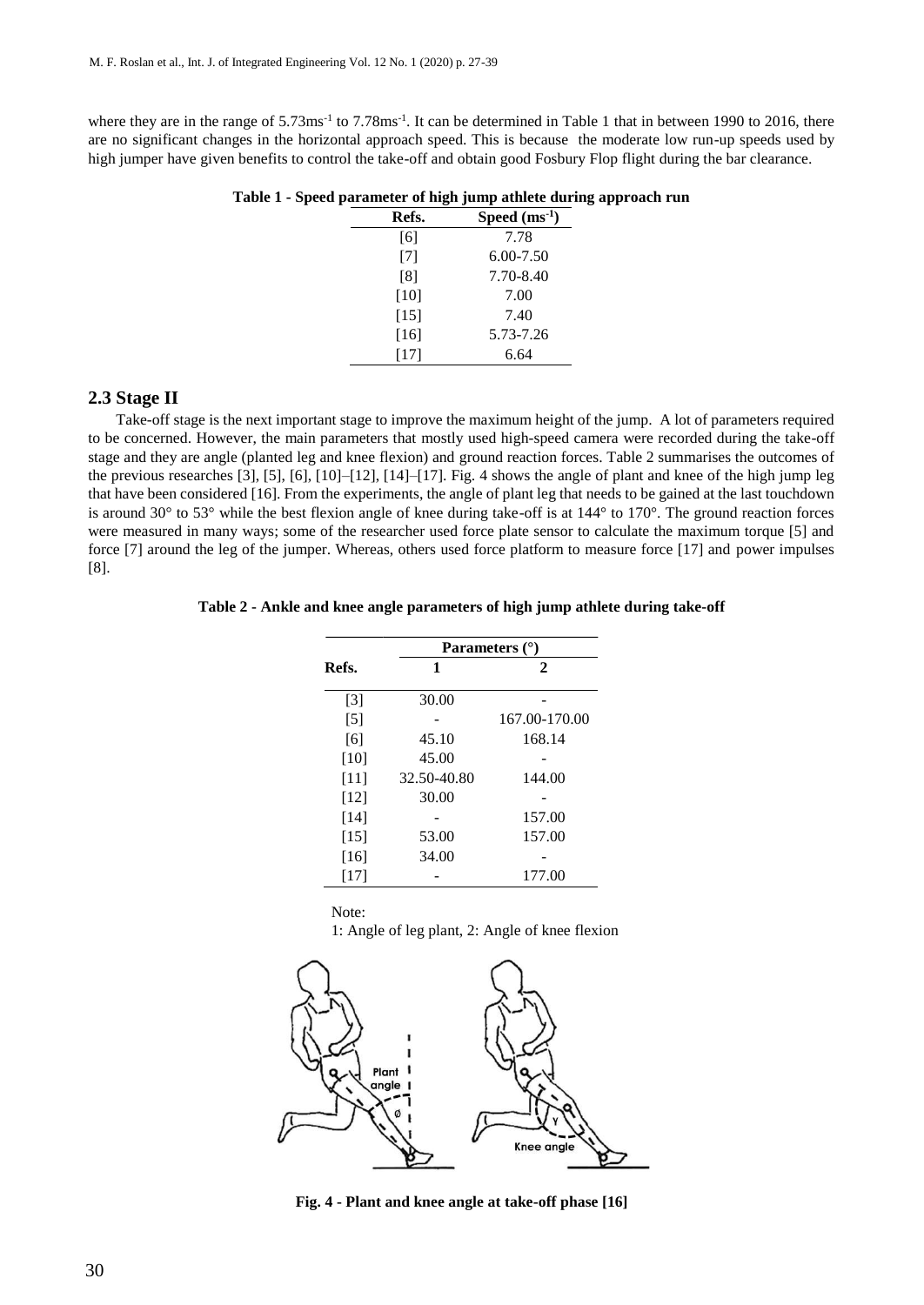## **3. Biosensor Technology**

The massive amounts of biosensors produced by semiconductor industry from all over the world [1] caused the researchers to tend to explore and experiment the sensors through humans. Most of the sensors create human life in safe mode in terms of health situation besides securing their lifestyle. The sensors were placed to humans like a wearable device to study the lifestyle of the human as well as to keep track on their behaviour like heart beat monitoring device [38] which is used to track the value of the heart beat either it is in good or bad conditions and tells the human to stay in healthy life or directly send the data to the professionals like medical doctor or supervisors. This topic describes, about the type of sensors and challenge that need to confront.

## **3.1 Type of Sensors**

There are a lot of sensors in the market that are used in variety applications such as sports. In sports, some wearable devices were developed to track and analyse athletic body movement activities such as walking and running where most of the devices track movements using inertial measurement unit (IMU), barometer, global positioning system (GPS), flex, force sensing resistor (FSR) and heartbeat sensor. An overview of the type of sensors is discussed in the following subsection.

## **3.1.1 Inertial Measurement Unit (IMU)**

The IMUs are the electronic modules that collect angular and linear velocity with the help of magnetic field to prevent drift [39]. IMUs are normally a standard feature of smartphones, smartwatches and fitness trackers that contains three (3) sensors (accelerometer, gyroscope and magnetometer) and it produces a precise input data position of the object after it is being processed by the microcontroller unit (MCU) or microprocessor unit (MPU). IMU has been regularly used in many sports device like running, soccer, basketball and tennis to learn the athlete motions [1]. The following is a brief description of the IMU sensor:

(i) Accelerometer Sensor

A sensor that measure a non-gravitational acceleration by responding to vibrations. Once an object increases the velocity from zero (0), it will respond the vibrations connected with such movement and converted it to acceleration value. It measures accelerations in each of its axis [33].

(ii) Gyroscope Sensor

It used gravity of earth to determine orientation. It measures the angular velocity with respect to the body axis. It consists of a rotor disk that freely rotates where the rotor is fixed onto a spinning axis in the centre of a greater and more stable wheel. As the sensor turns, the rotor remains static to specify the central gravitational pull [33].

(iii) Magnetometer Sensor

A sensor that is used to measure magnetic field strength is called the magnetometer sensor. It is used to assist and calibrate against orientation drift from accelerometer and gyrometer. This sensor is very important to minimise the error of drift. Flying devices like drone need to use this to encounter the drift that effected from the wind or ship that effected from the wave of the water flow [33].

## **3.1.2 Flex Sensor**

Flex sensor is a sensing material that provides angular displacement measurement. It is very slim, and it measures the resistance value of the bending motion when it is applied to a device for sensing fitness equipment. In gaming technology, it is obviously being used in virtual reality (VR) device to enhance the user's experiences. By using flex sensor to detect finger gestures implemented in the glove controller, it can create more control elements inside the virtual environment [40]. Other than that, it can be used in rehabilitation training [41] and when flex sensor is attached to the knee and arm joint, the movements result of the patients can be seen mostly for athletes who experienced bad injury.

## **3.1.3 Force Sensing Resistor (FSR) Sensor**

Force sensing resistor (FSR) is a sensor that allows human to detect physical pressure, squeezing and weight. In previous works, FSRs were included in the experiment that as they were used to measure force-myography (FMG) signals to estimate torque by the wrist [42], to measure the pressure at the heel during stepping for foot ulcer screening [43] besides monitoring quadriceps muscle force activity at the gym [44].

## **3.1.4 Heartbeat Sensor**

A heartbeat sensor or commonly called pulse sensor used optical power variation where light is absorbed during its path through the blood as the heartbeat changes. The simple heartbeat sensor consists of a light emitting diode (LED) as a transmitter and a receiver of reflection light similar to light detecting resistor (LDR) or a photodiode. The receiver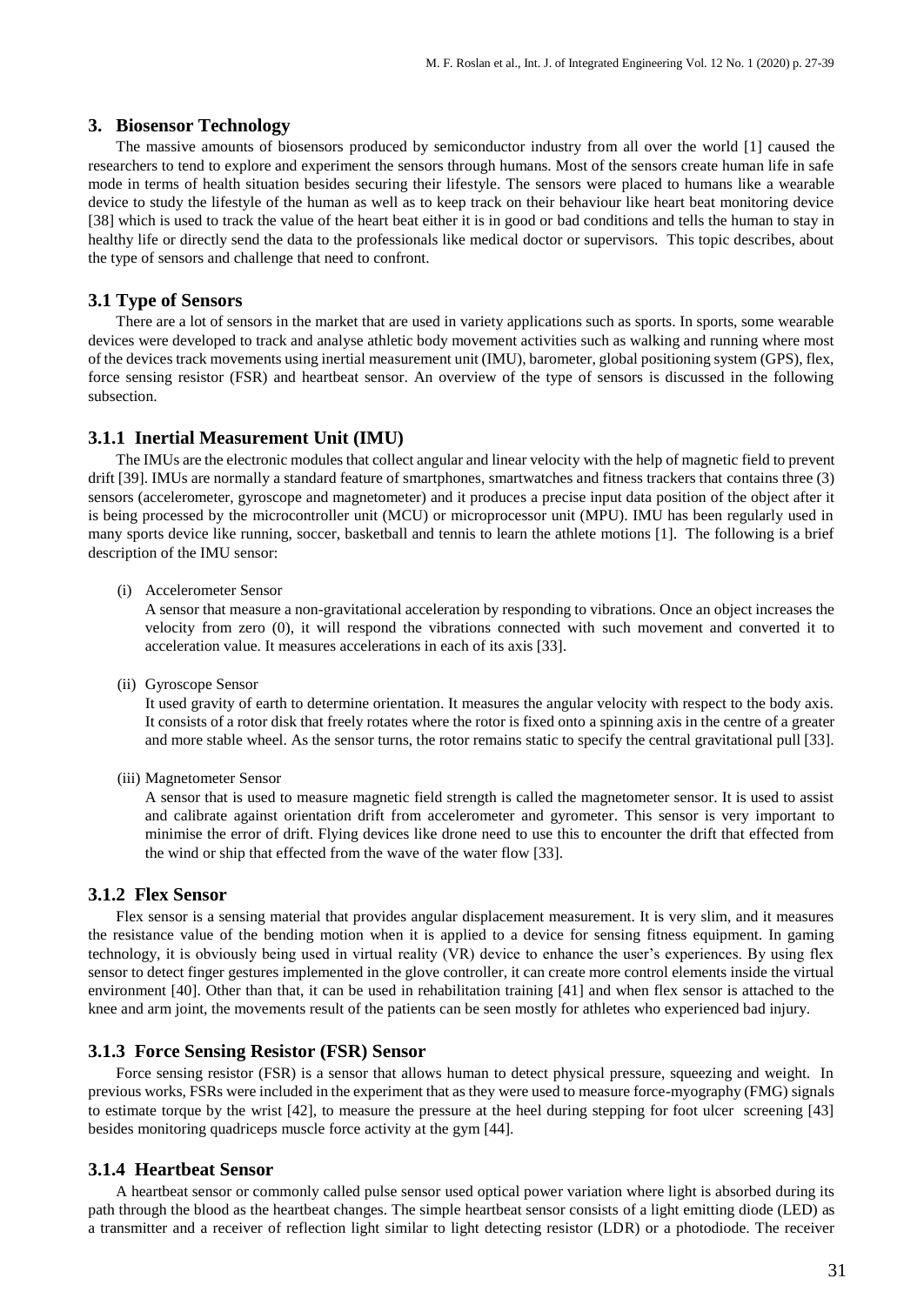output is in a form of electrical signal and is proportional to the heartbeat rate. This sensor is implemented at large for commercial sports watch to check the fitness of the athletes [45].

## **3.2 Potential Issues When Attaching Sensors to the Athlete Body**

In order for the sensor system to provide the appropriate setting for the recognition of activity, there are still a number of challenges that must be faced. The raw data produced by the sensor sometimes lagged in many ways. Human behaviour and technical issues of the sensor are mostly the biggest challenges that the researcher needs to solve up until today.

## **3.2.1 Sensor Accuracy**

Most of the sensor networks are designed to work over a specified range. With the good accuracy, it is easy for the researcher to process the sensor data. Sometimes, the data have an error that needs to be resolved using mathematical algorithms. Meanwhile, other inaccuracies take place when it exceeds the datasheet range specification and thus causing damage to the sensor or the controller itself.

## **3.2.2 Placement of Sensor**

Every human in this world is different in terms of shapes of the body. Thus, the sensor used to record their activity needs to be placed at the correct position to achieve the objective of the experiment. Incorrect position of sensor will minimise the accuracy of the result, although it is a few millimetres from the correct position, and it will require the researcher to repeat the experiment again and again.

## **3.2.3 Power Consumption**

There are a lot of sensors that used low-power consumption. However up until now, it is still not enough to manage the total power consumption with the combination of input sensor, processing unit and the actuator output that use too much power. As a result, the lithium-polymer (Li-Po) battery is widely used and it offers slightly higher energy and it is also mostly thinner than the conventional lithium-ion (Li-Ion). Nixon *et.al* [46] presented the improvement of GPS sensor used by soccer athletes who previously drained the battery life. With this improvement, the device is capable to extend the power consumption of the system. Thus, it is better for the wearable devices that need smaller and lighter battery with better power consumption.

## **3.2.4 Usability**

Some devices contain one (1) sensor that can sense one human activity at one task. While the others, can sense a lot of human activities and do a lot of tasks. Wearable fitness smartwatch [47] is one (1) of the examples that can sense heartbeat, calorie burned, percentage of battery used and track the step of the day. This indicates that the usability of the sensors in the devices is important and efficient to the user to keep track their fitness level.

#### **4. Internet of Things (IoT)-based Solution as a Processing Method**

To build a wearable device that implement IoT-based solution as a processing method, various parameters must be considered such as sensor processing unit (controller), communication between controller and server, and monitoring devices for the users to see the results. Thus, this section discusses about the IoT gateway devices, wireless network and RtMS.

#### **4.1 Gateways Devices**

There are billions of devices connected to every single part of the world via IoT. To have connectivity in the IoT system, there are devices called IoT gateway. It is the main important device used to collect sensor data and then decode it between sensor protocols and processes sensor data before sending it ahead to the server or cloud.

In human sensory system, senses are used to see, hear, taste, smell and touch. Based on the human sensory system, human created millions of sensors that can measure the heat, light intensity, number of products and many more. The sensors are mainly used only to detect the required inputs. However, IoT system is not just a serial communication or sensing data. It is about two-way communication that is sensing and controlling the data.

The gateway devices comprehend a lot of ways to be connected where in hardware implementation it includes wired (serial ports, Ethernet) and wireless (Wi-Fi, Bluetooth), whereas in software it can be connected via message queue telemetry transport (MQTT) protocols. Both hardware and software can be connected with or without the same control and security setting. To communicate between sensor and server, it needs a controller to process the data.

MQTT is a low bandwidth setting messaging protocol that is designed for machine-to-machine (M2M) telemetry to publish/subscribe the message [48]. MQTT acts as many-to-many communication protocol to communicate messages among many clients over a dominant broker that is the main server. It attains free connection, an important package concerned with the principle of splitting manufacturer and user by permitting clients to publish with the responsibility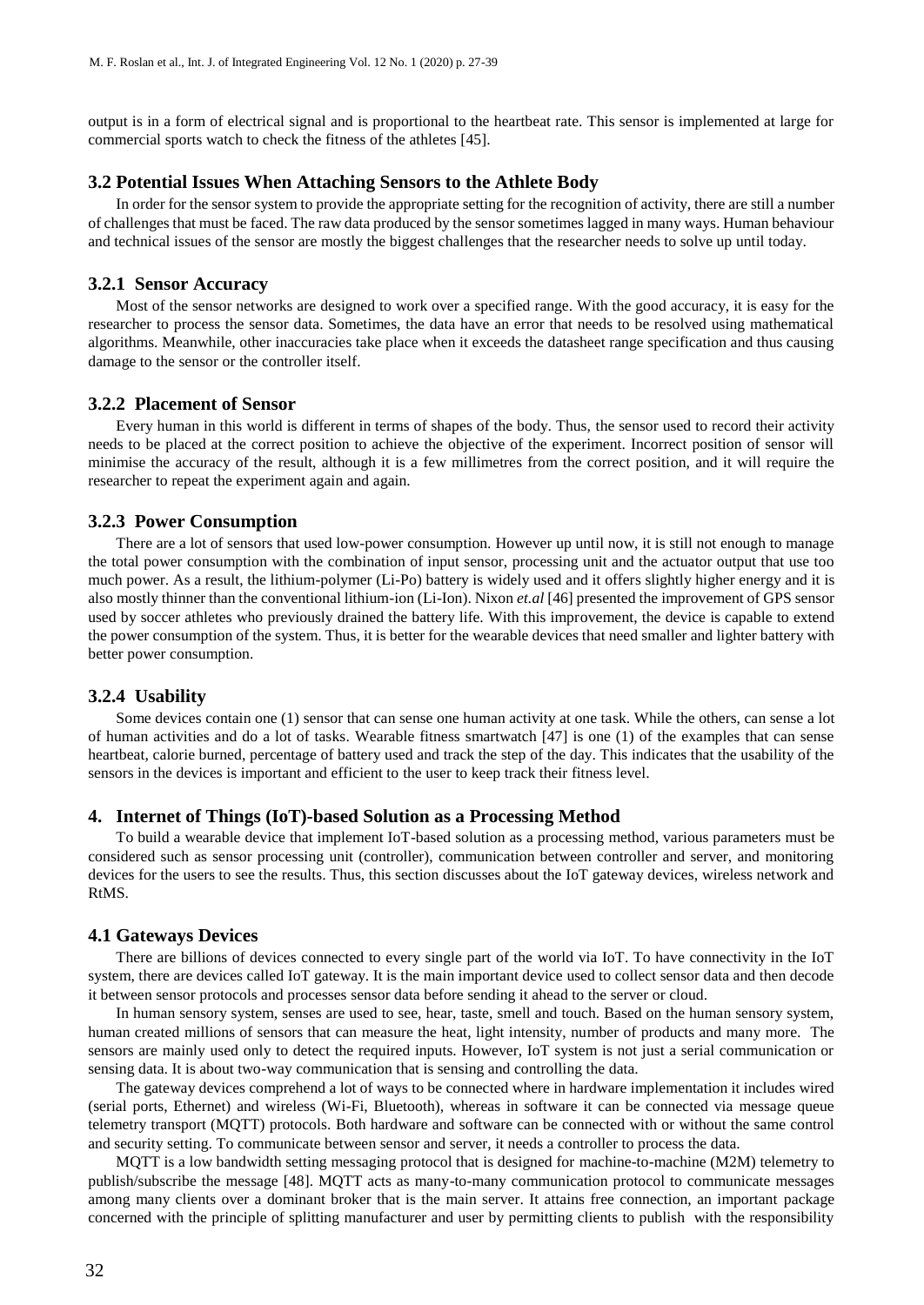on the broker to choose where to path the messages. These clients interconnect to a middleware which is the server and it also operated as broker to simplify the connection using MQTT connectivity protocol.

The middleware simplifies monitoring of client like wireless sensor nodes over local besides remote network.

In home automation system [49] demonstrated in Fig. 5, the MQTT communicated the clients by a two-way communication using hardware of integrated sensor and actuator via wireless network. With the good, practical, secured and inexpensive sensor, network for converting traditional home into a smart home and also the easiness to connect to the Wi-Fi at almost every home, can transform into something at a low cost and is affordable to provide a wide range of devices to operate at every home using MQTT protocol. Other than that, there is a lot of clouds that connect over the MQTT and it is also simple to connect and free to be used.



**Fig. 5 - Overview of MQTT system using sensor and actuator [49]**

Most of the low-performances controller, generate a lot of raw data from the sensor and the data will then be processed by the server after going through the gateway to handle the controller processing speed, such as throughput and latency [48], [50]–[57]. While for high-performance controller, the data are processed before the gateway and it minimises the processing rule in the server. This low-performance controller is used to process and maintain the throughput and latency of the data and most of it has low-power consumption, wireless communication, small in terms of size and low-cost like ESP8266 [58] and Arduino Yun Mini [59] MCUs. It is good for application areas like sports since it is capable to attach, to any part of the body without disturbing the athlete's movements. The data sent through the gateway is only the raw data. Thus, all sensors data can be managed and controlled from the server to the users.

## **4.2 Network Transmission**

With the advances of the modern communication technologies, the use of radio-frequency (RF) like Bluetooth and Wi-Fi are greatly used in wireless network. There are a lot of wearable smartwatches in the markets that use Bluetooth to connect and synchronise their data through smartphone apps between cloud storage and the smartwatch. Bluetooth is also more convenient in terms of low-power consumption. Preceding medical electronic research [60], it explains that the heart sound detection used Bluetooth digital stethoscope, thus it helps a lot to monitor the patients suffering from chronic diseases. Nevertheless, the use of Bluetooth in this study is only for connecting the heartbeat sensor to the computer, while, to monitor, the system is at a long distance for medical check-up or professional consultancy, and therefore the computer needs to be connected to Wi-Fi to extend the range.

ZigBee [61] is created based on the personal-area network (PAN) standard (IEEE's 802.15.4). It is usually measured as substituted to Wi-Fi and Bluetooth for some applications as well as low-power devices that are incapable for high bandwidth. Besides, it is capable to send data through a big area, where it passes through multiple hops, and all the ZigBee modules are capable to be controlled with low-power by using battery. For this purpose, it is widely used in manufacturing and home automation systems such as switches in the house that control wirelessly.

The ZigBee itself has three (3) types of modules and they include the coordinators, routers, and terminal as illustrated in [62] and in Fig. 6. Coordinators create the link and collect data corresponding to security keys while routers perform as a centre node and communicate data from other modules. Lastly, terminal or end of modules is low-power devices that can connect with coordinators and routers, but it is unable to transmit data to other end devices.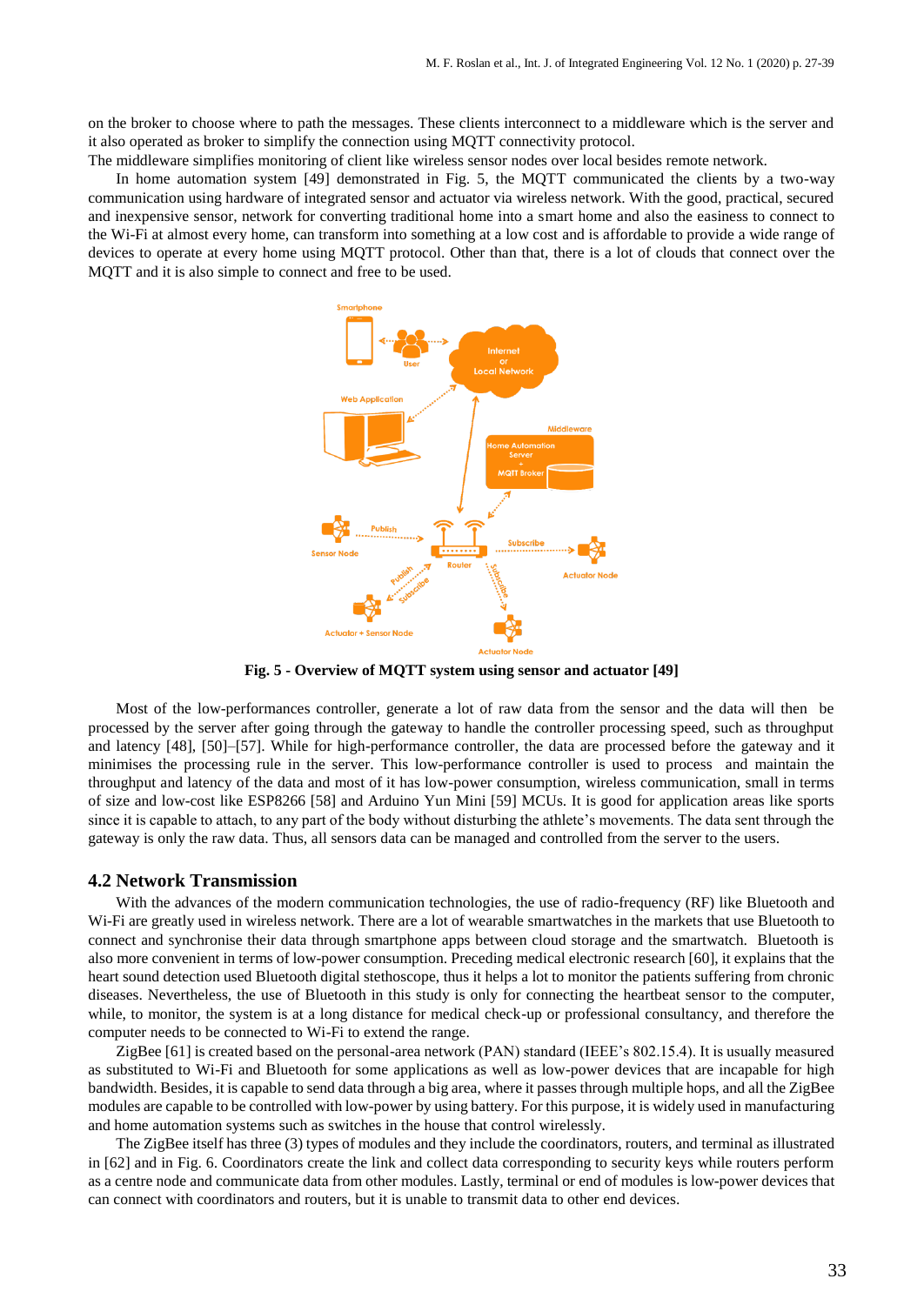

**Fig. 6** - **Overview of ZigBee communication setting [62]**

However, there are some advantages and disadvantages of Wi-Fi and ZigBee in terms of power consumption, throughput and range. ZigBee is suitable for the devices that require a low data transmission, long power consumption, and long distance in radius. In terms of power consumption, Wi-Fi are commonly used in gadget like laptops and smartphones that usually has battery life of one (1) or two (2). Meanwhile, the ZigBee device application has a longer power consumption that is more than a year.

Standard Wi-Fi has a maximum bitrate of 54Mb/s, whereas ZigBee only allows 250kb/s. This is because there is such a big difference concerning the two (2) standards, the throughput and latency of both Wi-Fi and ZigBee need to be considered to apply at the device's application. On the other hand, ZigBee has better access support range that can length until 1,000 metres range, whereas most of the Wi-Fi transmission is only capable to support the range of about 100 metres. Therefore, Wi-Fi is mostly applied at home and ZigBee is widely used to transmit long distance data like in the jungle or sea. Table 3 shows the comparison of Bluetooth, Zigbee and Wi-Fi protocols [63].

Today, Wi-Fi is greatly used in IoTs to connect between clients and server. The presence of Wi-Fi and Internet connection in every home these days is very pleasant. It helps regular house to turn into a viable smart home that contains RtMS, for example, a home security system [64] that used Wi-Fi scanner, heat and door opening sensor in relations to safety of the house in order to distinguish strangers and owner of the house.

| Table 5 - Comparison of the Diuctionii, Zigbee and WI-FITTO00003 [02] |                  |                  |              |  |  |
|-----------------------------------------------------------------------|------------------|------------------|--------------|--|--|
| <b>Standard</b>                                                       | <b>Bluetooth</b> | <b>Zigbee</b>    | Wi-Fi        |  |  |
| IEEE specification                                                    | 802.15.1         | 802.15.4         | 802.11a/b/g  |  |  |
| Frequency band                                                        | 2.4GHz           | $3.1 - 10.6$ GHz | 2.4GHz; 5GHz |  |  |
| Max signal rate                                                       | 1Mb/s            | 250kb/s          | 54Mb/s       |  |  |
| Nominal TX power                                                      | $0 - 10$ dBm     | $(-25) - 0dBm$   | 15 - 20dBm   |  |  |
| Number of RF channels                                                 | 79               | 1/10:16          | 14 (2.4GHz)  |  |  |
| Channel bandwidth                                                     | 1MHZ             | 0.3/0.6MHz; 2MHz | 22MHz        |  |  |
| Max number of cell nodes                                              | 8                |                  | 2007         |  |  |

## **Table 3 - Comparison of the Bluetooth, Zigbee and Wi-Fi Protocols [63]**

Based on the previous studies [60]–[62], [64], even though both Bluetooth, ZigBee and Wi-Fi connections have the ability to connect wirelessly, so far, there are still drawbacks. The benefits of Bluetooth are low-power consumption and minimal set-up cost compared to Wi-Fi connection. Whereas, Wi-Fi and ZigBee connections have the capability to connect more user-client as well as high-speed data transmission rate, quick scanner and coverage signal and long range connectivity [65].

## **4.3 Real-time Monitoring System (RtMS)**

These days, all data are collected, analysed and monitored from the sensor and actuator in real-time. Smartphone is one (1) of the RtMS device that in every second gives real-time data and user monitoring experiences. These RtMS devices are mainly controlled by using serial or parallel processing unit and it is depending on the need of the applications. The increasing inputs of the sensors, complexity to process the data and additional algorithms in it have resulted to the requirements of high-speed controller used to process the data and to produce the outputs in real-time.

To solve these issues, most of the controllers are capable to process the sensor input raw data and send the data directly via gateway to the server. Since most of the servers are built to handle high speed input and output, the server is best to process the input sensor data and send it back to the controller to activate any actuator or display the data through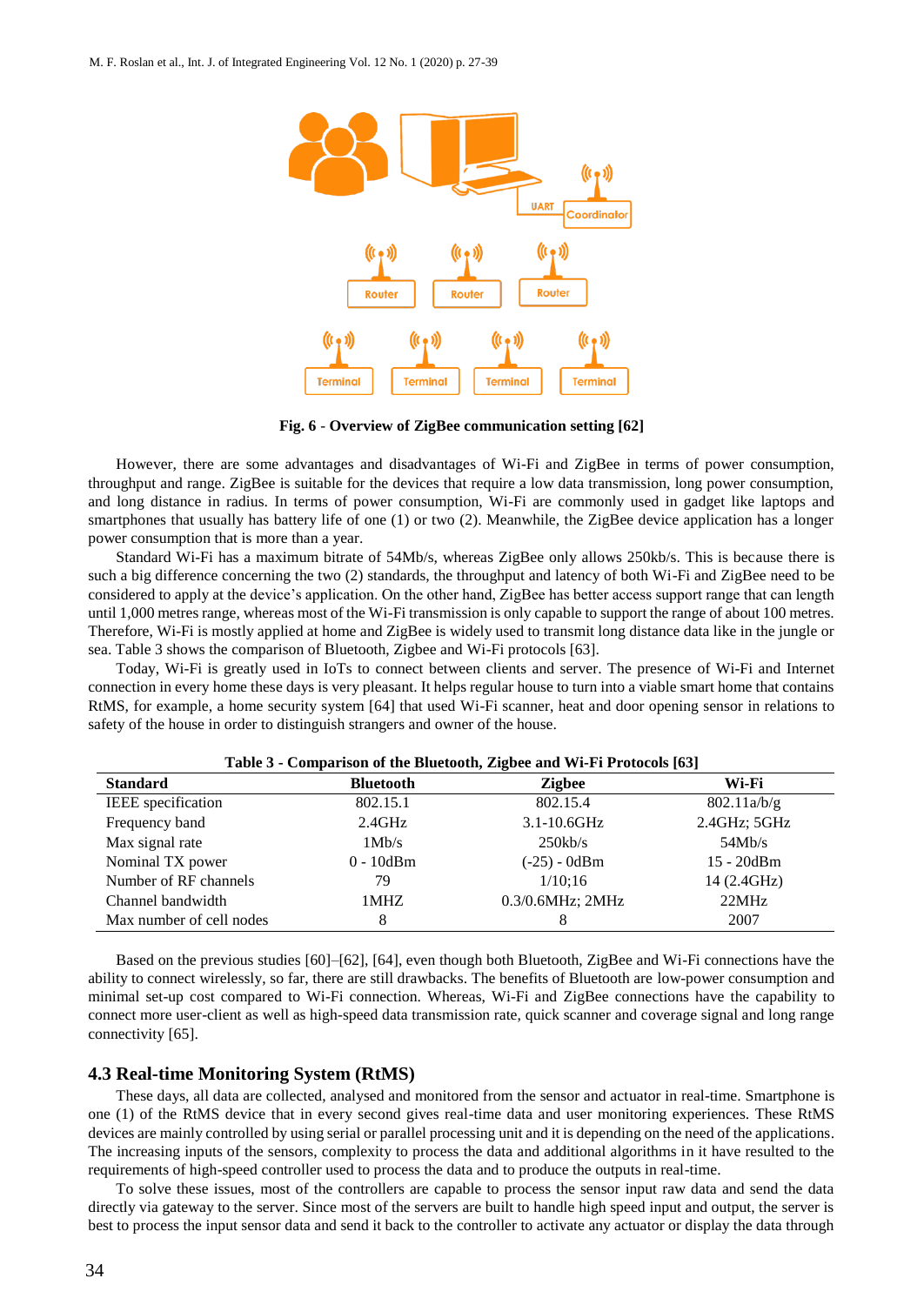any mobile devices. This can be seen by some previous IoT studies [27], [30], [33], [66]–[68] as illustrated in Table 4, that had many sensors attached to the subject and the server acts as a main processing unit to control all the data and the built apps will be monitored by the users.

Table 4 shows that Bluetooth and Wi-Fi are widely used in many sports application to monitor the real-time data, this is because, it is easy to connect and most of the users such as athletes and coaches used smartphone or any mobile devices that has Bluetooth and Wi-Fi connection. Meanwhile, ZigBee is rarely used between the end-user as it is widely used in industry to connect multiple devices in a wide range. The operating system (OS) like Android is generally used to run the smartphone brand of Samsung, Sony and HTC, while only one (1) brand runs iPhone OS (iOS) in the device which is Apple. Both OS have shown quite a good performance throughout the year. Therefore, many mobile apps were produced to operate for both OS. This is difficult for the users who have different OS at both wearable device and smartphone to connect or synchronise their data. Some of the users still used the traditional method to monitor their data through webpage only, while others used mobile apps to monitor the data anywhere they are.

|        |                     | <b>Lable + - Summal y 01 KUMS TOL Sports application</b><br><b>Purposed of RtMS</b> |                             | <b>Monitor</b> |                              | <b>Connection</b> |               | <b>User</b> |               |
|--------|---------------------|-------------------------------------------------------------------------------------|-----------------------------|----------------|------------------------------|-------------------|---------------|-------------|---------------|
| Refs.  | <b>Sport</b>        | <b>Performance</b><br>improvement                                                   | <b>Injury</b><br>prevention |                | Apps Webpage Bluetooth Wi-Fi |                   | <b>ZigBee</b> |             | Coach Athlete |
| $[26]$ | Golf                |                                                                                     |                             |                |                              |                   |               |             |               |
| $[29]$ |                     |                                                                                     |                             |                |                              |                   |               |             |               |
| $[30]$ |                     |                                                                                     |                             |                |                              |                   |               |             |               |
| $[33]$ | Track and<br>fields |                                                                                     |                             |                |                              |                   |               |             |               |
| [66]   | Mountain<br>bike    |                                                                                     |                             |                |                              |                   |               |             |               |
| $[67]$ | Runner              |                                                                                     |                             |                | $\checkmark$                 |                   |               |             |               |
| $[68]$ | Aesthetic           |                                                                                     |                             |                |                              |                   |               |             |               |
| $[69]$ | Runner              |                                                                                     |                             |                |                              |                   |               |             |               |
| $[70]$ |                     |                                                                                     |                             |                |                              |                   |               |             |               |
| $[71]$ |                     |                                                                                     |                             |                |                              |                   |               |             |               |

## **Table 4 - Summary of RtMS for sports application**

## **5. Limitation of Existing Work and Research Opportunities**

In the overall overview of the related works of high jump sport [3], [5], [14]–[17], [6]–[13], at Stage I, the jumper is required to run at moderate speed to gain control of take-off at

Stage II. Thus, the speed is important to control the leg at the ankle before the take-off. Meanwhile, Stage II refers to the take-off that is specifically the period of time for the jumper to be ready to jump. Hence, the ground reaction force at the ankle during that period is very high to gain maximum height of the jump. This is where the highest jump injury takes place. Since before the jump, most of the jumpers used to do heavy jump training to maximise the ground force reaction, this will cause the jumper to overuse the ankle of the leg. Therefore, by running at moderate speed, jumpers can control the take-off and gain better height of jump.

Through these high jump sport parameters conclusion, the design of the wearable device needs to measure the speed of the jumper during the run and the force exerted at the ankle. As the result of the study, the best sensor to track the parameter of speed is the GPS sensor. Meanwhile, FSR sensor will measure force parameter. The high jump sport is done at the track and field stadiums. Thus, wireless connectivity such as Wi-Fi is readily available, by using this wireless connection, it is unnecessary to use Bluetooth to synchronise the data to smartphone, because it will directly send the real-time data to the server or cloud storage via Internet connections and lower the power consumption of smartphones by turning off the Bluetooth connection.

Thus, the idea to make wearable devices with a cheaper price is to combine gateway devices of Wi-Fi integrated MCUs like ESP8266 or Arduino Yun Mini and sensor to become a sensor node. This sensor node will then connect to the server via Internet protocol (IP) address via Internet router as shown in Fig. 7. On the other hand, the Internet router acts as parallel connection of input sensor node, whereas the computer server processes the rule of the item (sensor node) depending on the users' needs and display it to RtMS devices with the help of mobile apps. Through all these processes from Section 2 to 4, it can be concluded that:

- (i) speed and force parameters are important to prevent injuries and improve the athlete's performance;
- (ii) high throughput and low latency of the gateway devices are needed to ensure the transmit and receive data are the same;
- (iii) low-cost sensors and gateway devices will be combined to become wireless sensor node;
- (iv) Wi-Fi is the best wireless connection method to connect the sensor nodes to the server to gain real-time communication; and
- (v) real-time data is able to be visualised via mobile apps and webpage.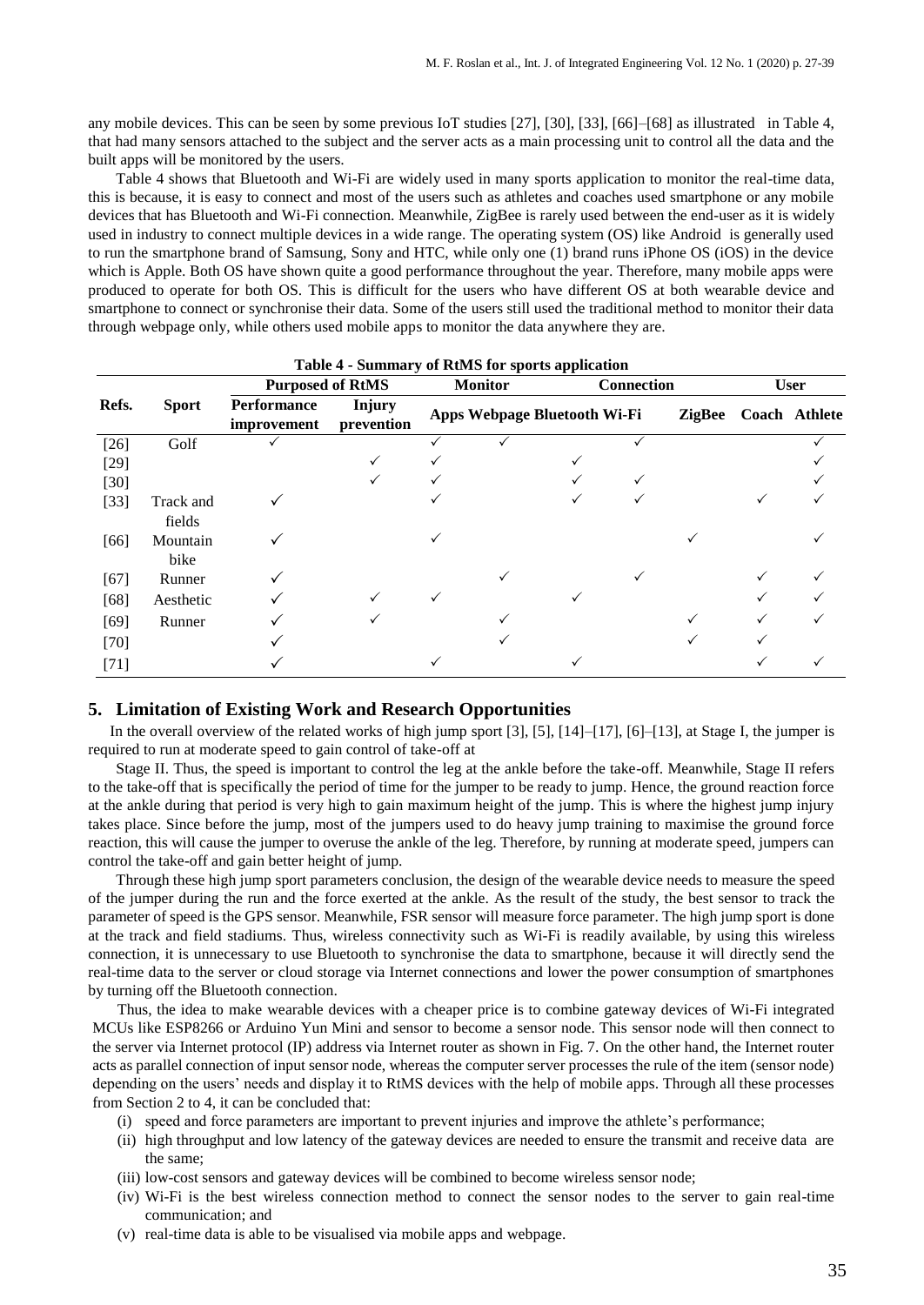



## **6. Conclusion**

In this paper, an overview of the activity recognition for high jump wearable device using biosensors, with focus on application from sports are executed. This paper identified previous work of the high jump sport that affect the jumper such as injuries and performances, follows by the analysis of the types and potential issues in sensor related work according to the biosensor technology used in sports application. Last but not least, the best method of processing method used were summarised in terms of gateway device, connection and monitoring system.

As a general reflection, in almost all wearable cases results reported in the related work was achieved by first gathering the main input sensory parameters of the body and then the processing method from the sensor data to the main controller using any wireless connection. As a final point, the process data will be monitored by the display using the smartphone.

## **Acknowledgment**

The authors would like to thank Zarina Tukiran (UTHM) for sharing her pearls of wisdom with us during the course of this research, and thanks to anonymous reviewers for their so-called insights. We are also immensely grateful to Dr Mohamad Hairol Jabbar and Dr Chessda Uttraphan Eh Kan for their comments on an earlier version of the manuscript, although any errors are our own and should not tarnish the reputations of these esteemed persons.

## **References**

- [1] K. Lightman, "Silicon gets sporty," *IEEE Spectr.*, vol. 53, no. 3, pp. 48–53, Mar. 2016.
- [2] P. Cooke, "High jump analysis," *Undergrad. J. Math. Model. One + Two*, vol. 5, no. 1, pp. 1–7, 2013.
- [3] J. C. C. C. Tan and M. R. Yeadon, "Why do high jumpers use a curved approach?," *J. Sports Sci.*, vol. 23, no. 8, pp. 775–80, 2005.
- [4] J. Schiffer, "No. 95: The High Jump," *New Stud. Athl.*, vol. 27, no. 3, pp. 83–99, 2012.
- [5] M. A. King, C. Wilson, and M. R. Yeadon, "Evaluation of a torque-driven model of jumping for height," *J. Appl. Biomech.*, vol. 22, no. 4, pp. 264–274, 2006.
- [6] J. Isolehto, M. Virmavirta, H. Kyrolainen, and P. Komi, "Biomechanical analysis of the high jump at the 2005 IAAF World Championships in Athletics," *New Stud. Athl.*, vol. 22, no. 2, pp. 17–27, 2007.
- [7] J.-P. Goldmann, B. Braunstein, K. Heinrich, M. Sanno, B. Stäudle, W. Ritzdorf, G.-P. Brüggemann, and K. Albracht, "Joint work of the take-off leg during elite high jump," *ISBS - Conf. Proc. Arch.*, vol. 33, no. 1, p. 3, 2016.
- [8] B. Dragos, N. Mircea, B. Alexandru, and M. Ilie, "Testing kinematic and ergometer parameters for performing the phase contact-beat - Impulse to the high jump," *Ovidius Univ. Ann.*, vol. 16, no. 2, p. 7, 2016.
- [9] A. Burnett, "Jumping Injuries : Their Cause, Possible Prevention and Rehabilitation," *elitetrack.com*. [Online]. Available: http://elitetrack.com/article\_files/jumping-injuries.pdf. [Accessed: 23-Dec-2015].
- [10] R. M. Alexander, "Optimum take-off techniques for high and long jumps," *Philos. Trans. Biol. Sci.*, vol. 329, no. 1252, pp. 3–10, 1990.
- [11] I. Blažević, L. Antekolović, and M. Mejovšek, "Variability of high jump kinematic parameters in longitudinal follow-up," *Kinesiology*, vol. 38, no. 1, pp. 63–71, Jun. 2006.
- [12] B. Van Gheluwe, P. Roosen, and K. Desloovere, "Rearfoot kinematics during initial take-off of elite high jumpers: estimation of spatial position and orientation of subtalar axis," *J. Appl. Biomech.*, vol. 19, pp. 13–27, 2003.
- [13] F. Langer and A. Langerova, "Evaluation of the condition of high jumpers' locomotor system in the prevention of health problems," *Kinesiology*, vol. 40, no. 1, pp. 107–113, 2008.
- [14] C. Wilson, M. M. R. Yeadon, and M. A. King, "Considerations that affect optimised simulation in a running jump for height," *J. Biomech.*, vol. 40, no. 14, pp. 3155–3161, Jan. 2007.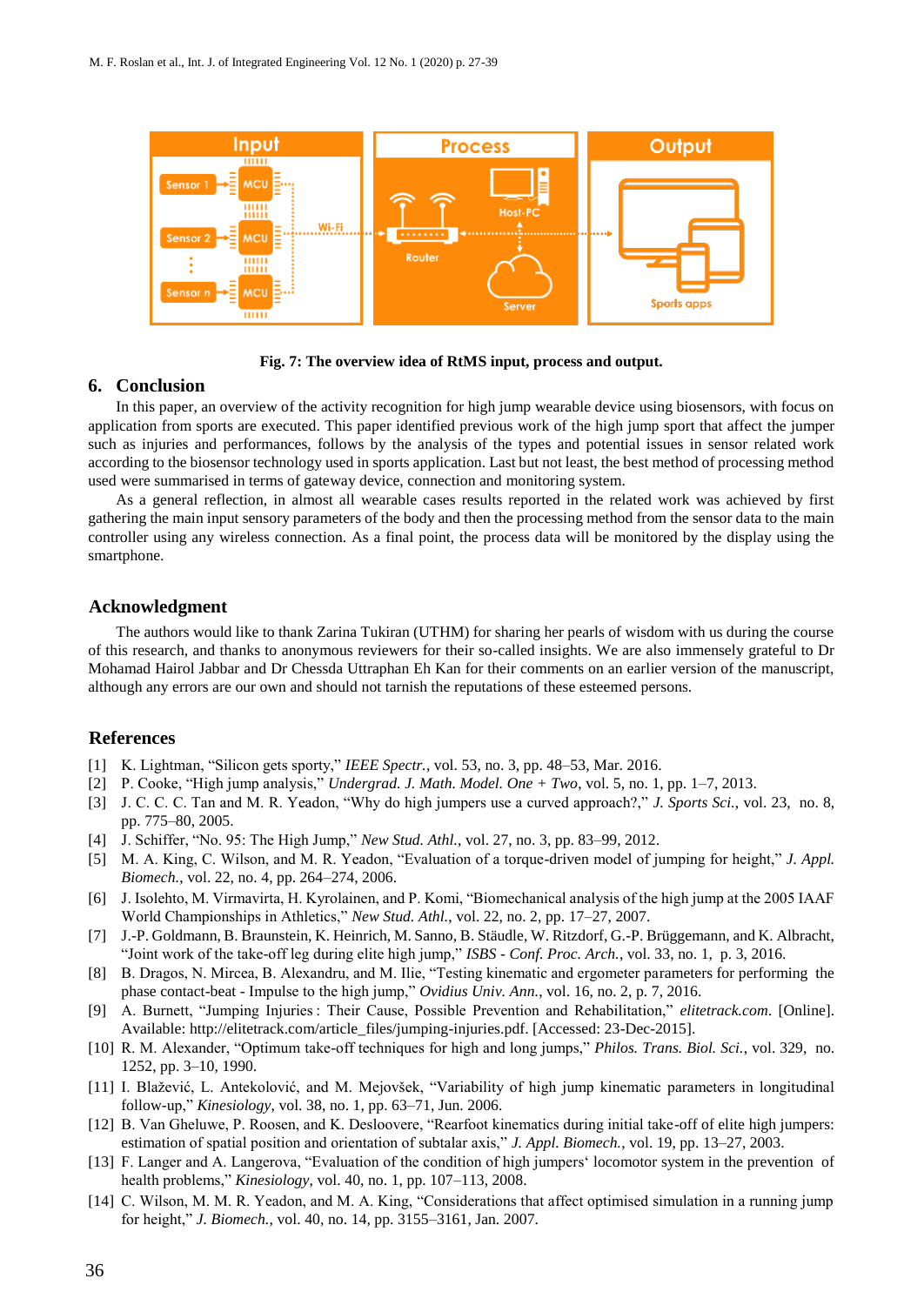- [15] C. Wilson, M. A. King, and M. Yeadon, "The effects of initial conditions and takeoff technique on running jumps for height and distance," *J. Biomech.*, vol. 44, no. 12, pp. 2207–2212, Aug. 2011.
- [16] M. P. Grieg and M. R. Yeadon, "The influence of touchdown parameters on the performance of a high jumper," *J. Appl. Biomech.*, vol. 16, no. 4, pp. 367–378, 2000.
- [17] M. Čoh, "Biomechanical characteristics of take off action in high jump A case study," *Serbian J. Sport. Sci.*, vol. 4, no. 4, pp. 127–135, 2010.
- [18] D. A. James, L. Fanella, and R. Cusani, "Near Real Time Network Simulation for Team Sports Monitoring," *Procedia Eng.*, vol. 60, pp. 422–427, 2013.
- [19] G. Liu, C. Ho, N. Slappey, Z. Zhou, S. E. Snelgrove, M. Brown, A. Grabinski, X. Guo, Y. Chen, K. Miller, J. Edwards, and T. Kaya, "A Wearable Conductivity Sensor for Wireless Real-time Sweat Monitoring," *Sensors Actuators B Chem.*, Dec. 2015.
- [20] K. Vuong, "PmSys: a monitoring system for sports athlete load, wellness & injury monitoring," 2015.
- [21] P. Salvo, F. Di Francesco, D. Costanzo, C. Ferrari, M. G. Trivella, and D. De Rossi, "A Wearable Sensor for Measuring Sweat Rate," *IEEE Sens. J.*, vol. 10, no. 10, pp. 1557–1558, Oct. 2010.
- [22] K. E. Iscoe, M. Corcoran, and M. C. Riddell, "High Rates of Nocturnal Hypoglycemia in a Unique Sports Camp for Athletes with Type 1 Diabetes: Lessons Learned from Continuous Glucose Monitoring Systems," *Can. J. Diabetes*, vol. 32, no. 3, pp. 182–189, Jan. 2008.
- [23] A. J. Salazar, A. S. Silva, C. M. Borges, and M. V. Correia, "An initial experience in wearable monitoring sport systems," in *Proceedings of the 10th IEEE International Conference on Information Technology and Applications in Biomedicine*, 2010, pp. 1–4.
- [24] J. Ride, C. Ringuet, D. Rowlands, J. Lee, and D. James, "A Sports Technology Needs Assessment for Performance Monitoring in Swimming," *Procedia Eng.*, vol. 60, pp. 442–447, 2013.
- [25] S. Gupta, K. Shivam, D. C. Pandey, and P. Pratap Singh Gaur, "IoT based Patient Health Monitoring system," *J. Eng. Technol.*, vol. 04, no. 3, pp. 2316–2319, 2016.
- [26] A. Umek, Y. Zhang, S. Tomažič, and A. Kos, "Suitability of Strain Gage Sensors for Integration into Smart Sport Equipment: A Golf Club Example," *Sensors*, vol. 17, no. 4, p. 916, 2017.
- [27] M. W. McCarthy, D. A. James, and D. D. Rowlands, "Smartphones: Feasibility for Real-time Sports Monitoring," *Procedia Eng.*, vol. 60, pp. 409–414, 2013.
- [28] E. Valchinov, A. Antoniou, K. Rotas, and N. Pallikarakis, "Wireless Health Monitoring System," *Wireless Mobile Communication and Healthcare (Mobihealth), 2014 EAI 4th International Conference on*. pp. 63–66, 2014.
- [29] J. Heaffey, E. Koutsos, and P. Georgiou, "Live demonstration: Wearable device for remote EMG and muscle fatigue monitoring," in *2015 IEEE Biomedical Circuits and Systems Conference (BioCAS)*, 2015, pp. 1–5.
- [30] M. Chen, Y. Ma, and E. Song, "Enabling comfortable sports therapy for patient: A novel lightweight durable and portable ECG monitoring system," in *2013 IEEE 15th International Conference on e-Health Networking, Applications and Services (Healthcom 2013)*, 2013, pp. 271–273.
- [31] D. Morris, B. Schazmann, Y. Wu, S. Coyle, S. Brady, J. Hayes, C. Slater, C. Fay, K. T. Lau, G. Wallace, and D. Diamond, "Wearable sensors for monitoring sports performance and training," in *2008 5th International Summer School and Symposium on Medical Devices and Biosensors*, 2008, pp. 121–124.
- [32] Y. H. Henao and F. Fruett, "Development of an electromechanical sensor system to monitor sports activities," in *2009 9th International Conference on Electronic Measurement & Instruments*, 2009, pp. 4-6-4–10.
- [33] J. P. V. Azcueta, N. C. Libatique, and G. L. Tangonan, "In situ sports performance analysis system using inertial measurement units, high-FPS video camera, and the Android platform," in *7th IEEE International Conference Humanoid, Nanotechnology, Information Technology Communication and Control, Environment and Management (HNICEM)*, 2014, pp. 1–6.
- [34] M. Magno, L. Benini, L. Gaggero, J. P. La Torre Aro, and E. Popovici, "A versatile biomedical wireless sensor node with novel drysurface sensors and energy efficient power management," in *5th IEEE International Workshop on Advances in Sensors and Interfaces IWASI*, 2013, pp. 217–222.
- [35] B. M. Nigg and M. R. Yeadon, "Biomechanical aspects of playing surfaces," *J. Sports Sci.*, vol. 5, no. 2, pp. 117– 45, Jan. 1987.
- [36] D. J. Farris, G. A. Lichtwark, N. A. T. Brown, and A. G. Cresswell, "The role of human ankle plantar flexor muscle– tendon interaction and architecture in maximal vertical jumping examined in vivo," *J. Exp. Biol.*, vol. 219, no. 4, pp. 528–534, 2016.
- [37] "Long term periodisation of triple jump training," *Mod. Athl. Coach*, vol. 19, no. 1, pp. 12–14, 1981.
- [38] A. J. Salazar, "Wearable monitoring sports systems," *Found. Sci. Technol. grant. Gov. Port.*, 2010.
- [39] E. Edwan, J. Zhang, J. Zhou, and O. Loffeld, "Reduced DCM based attitude estimation using low-cost IMU and magnetometer triad," in *2011 8th Workshop on Positioning, Navigation and Communication*, 2011, pp. 1–6.
- [40] M. B. H. Flores, C. M. B. Siloy, C. Oppus, and L. Agustin, "User-oriented finger-gesture glove controller with hand movement virtualization using flex sensors and a digital accelerometer," in *2014 International Conference on*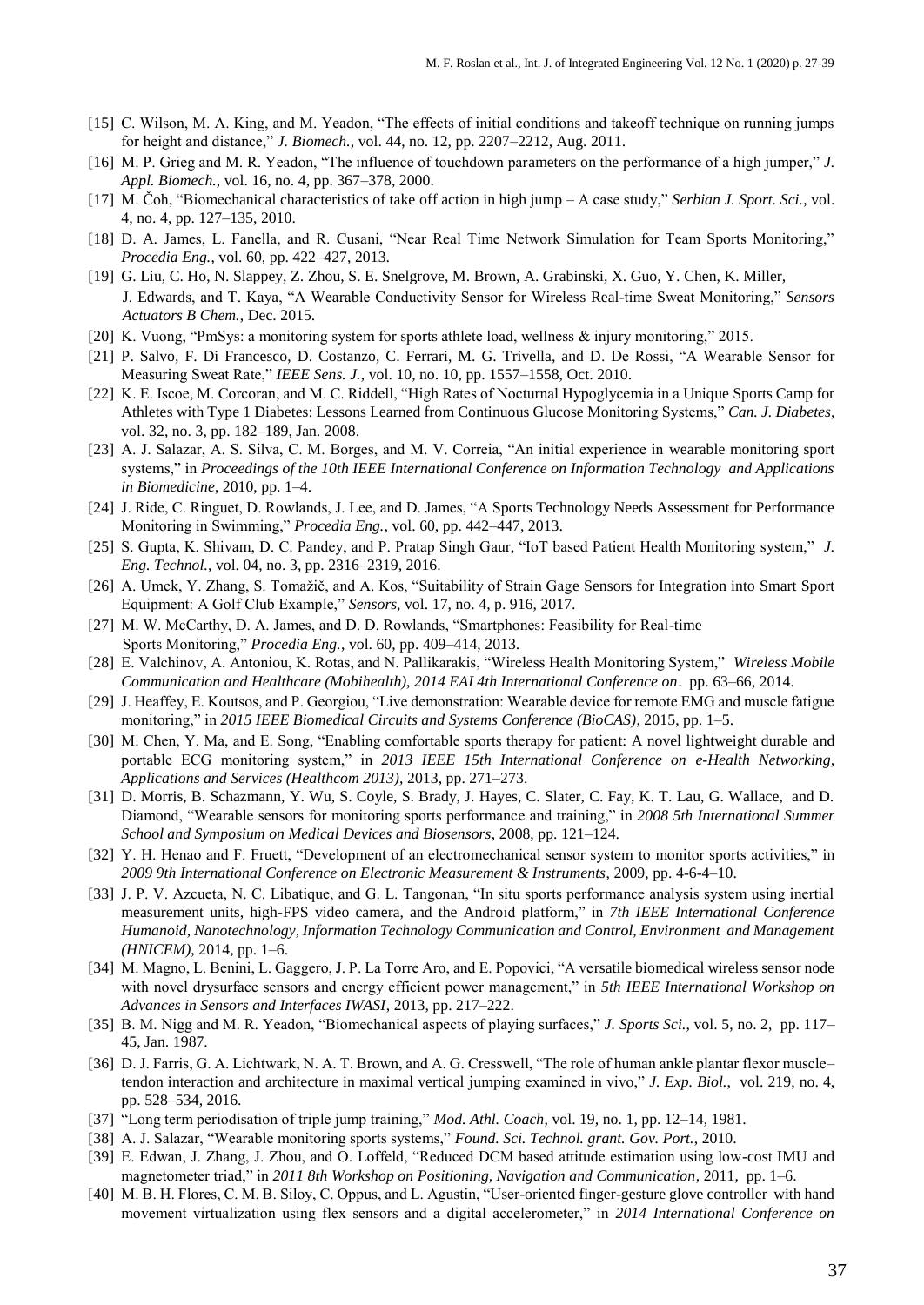*Humanoid, Nanotechnology, Information Technology, Communication and Control, Environment and Management (HNICEM)*, 2014, pp. 1–4.

- [41] A. Masdar, B. S. K. K. Ibrahim, D. Hanafi, M. Mahadi Abdul Jamil, and K. A. A. Rahman, "Knee joint angle measurement system using gyroscope and flex-sensors for rehabilitation," in *The 6th 2013 Biomedical Engineering International Conference*, 2013, pp. 1–4.
- [42] M. Sakr and C. Menon, "Regressing force-myographic signals collected by an armband to estimate torque exerted by the wrist: A preliminary investigation," in *2016 IEEE Canadian Conference on Electrical and Computer Engineering (CCECE)*, 2016, pp. 1–4.
- [43] F. Zabihollahy, B. M. Trindade, Y. Ono, and E. D. Lemaire, "Continuous monitoring of mechanical properties of plantar soft tissue for diabetic patients using wearable ultrasonic and force sensors," in *2016 IEEE EMBS International Student Conference (ISC)*, 2016, pp. 1–4.
- [44] B. Zhou, M. Sundholm, J. Cheng, H. Cruz, and P. Lukowicz, "Never skip leg day: A novel wearable approach to monitoring gym leg exercises," in *2016 IEEE International Conference on Pervasive Computing and Communications (PerCom)*, 2016, pp. 1–9.
- [45] M. Wcislik, M. Pozoga, and P. Smerdzynski, "Wireless health monitoring system," *IFAC-PapersOnLine*, vol. 48, no. 4, pp. 312–317, 2015.
- [46] K. W. Nixon, Xiang Chen, and Yiran Chen, "Footfall GPS polling scheduler for power saving on wearable devices," in *2016 21st Asia and South Pacific Design Automation Conference (ASP-DAC)*, 2016, pp. 563–568.
- [47] M. Maheedhar, A. Gaurav, V. Jilla, V. N. Tiwari, and R. Narayanan, "StayFit: A wearable application for Gym based power training," in *2016 38th Annual International Conference of the IEEE Engineering in Medicine and Biology Society (EMBC)*, 2016, pp. 6290–6293.
- [48] S. Thombre, "Performance analysis of IP based WSNs in real time systems," 2016.
- [49] A. Bhatt and J. Patoliya, "Cost effective digitization of home appliances for home automation with low-power WiFi devices," in *2016 2nd International Conference on Advances in Electrical, Electronics, Information, Communication and Bio-Informatics (AEEICB)*, 2016, pp. 643–648.
- [50] S. Thombre, R. Ul Islam, K. Andersson, and M. S. Hossain, "Performance analysis of an IP based protocol stack for WSNs," in *2016 IEEE Conference on Computer Communications Workshops (INFOCOM WKSHPS)*, 2016, pp. 360–365.
- [51] M. Gentili, R. Sannino, and M. Petracca, "BlueVoice: Voice communications over Bluetooth Low Energy in the Internet of Things scenario," *Comput. Commun.*, vol. 89, pp. 51–59, 2016.
- [52] E. Leão, C. Montez, R. Moraes, P. Portugal, and F. Vasques, "Superframe Duration Allocation Schemes to Improve the Throughput of Cluster-Tree Wireless Sensor Networks," *Sensors*, vol. 17, no. 2, p. 249, Jan. 2017.
- [53] Y. Cheng, S. Xiao, J. Liu, F. Guo, R. Qin, B. Li, and X. Yuan, "An approximate bandwidth allocation algorithm for tradeoff between fairness and throughput in WSN," *Wirel. Networks*, pp. 1–13, Feb. 2017.
- [54] M. M. Kamal, S. S. Moni, and M. S. Alam, "MX-MAC: A Multichannel based low latency asynchronous MAC protocol for Wireless Sensor Networks," in *2016 9th International Conference on Electrical and Computer Engineering (ICECE)*, 2016, pp. 439–442.
- [55] S. Khaliq and S. Henna, "HE-PRMAC: Hop extended pipelined routing enhanced MAC protocol for wireless sensor networks," in *2016 Sixth International Conference on Innovative Computing Technology (INTECH)*, 2016, pp. 392– 397.
- [56] I. Minakov, R. Passerone, A. Rizzardi, and S. Sicari, "Routing behavior across WSN simulators: The AODV case study," in *2016 IEEE World Conference on Factory Communication Systems (WFCS)*, 2016, pp. 1–8.
- [57] F. A. Aoudia, M. Magno, M. Gautier, O. Berder, and L. Benini, "Poster Abstract: Wake-Up Receivers for Energy Efficient and Low Latency Communication," in *2016 15th ACM/IEEE International Conference on Information Processing in Sensor Networks (IPSN)*, 2016, pp. 1–2.
- [58] "ESP8266EX Overview | Espressif Systems." [Online]. Available: https://espressif.com/en/products/hardware/esp8266ex/overview. [Accessed: 17-Mar-2017].
- [59] "Arduino Arduino Board Yun Mini." [Online].
	- Available: https://www.arduino.cc/en/Main/ArduinoBoardYunMini. [Accessed: 17-Mar-2017].
- [60] P.-W. Lo Frank and M. Q.-H. Meng, "A low cost Bluetooth powered wearable digital stethoscope for cardiac murmur," in *2016 IEEE International Conference on Information and Automation (ICIA)*, 2016, pp. 1179–1182.
- [61] C. Papatsimpa and J. P. M. G. Linnartz, "Coexistence performance model for a large ZigBee lighting sensor network in the 2.4 GHz ISM band," in *2017 IEEE 14th International Conference on Networking, Sensing and Control (ICNSC)*, 2017, pp. 465–470.
- [62] Yun-Liang He, Shu-Qin Geng, Xiao-Hong Peng, Li-Gang Hou, Xiang-Kai Gao, and Jin-Hui Wang, "Design of outdoor air quality monitoring system based on ZigBee wireless sensor network," in *IEEE International Conference on Solid-State and Integrated Circuit Technology (ICSICT)*, 2016, p. 3.
- [63] P. Karunakar and A. Chitneni, "A comparative study of wireless protocols: Bluetooth, UWB, ZigBee, and Wi-Fi," in *Advance in Electronic and Electric Engineering*, 2014, pp. 655–662.